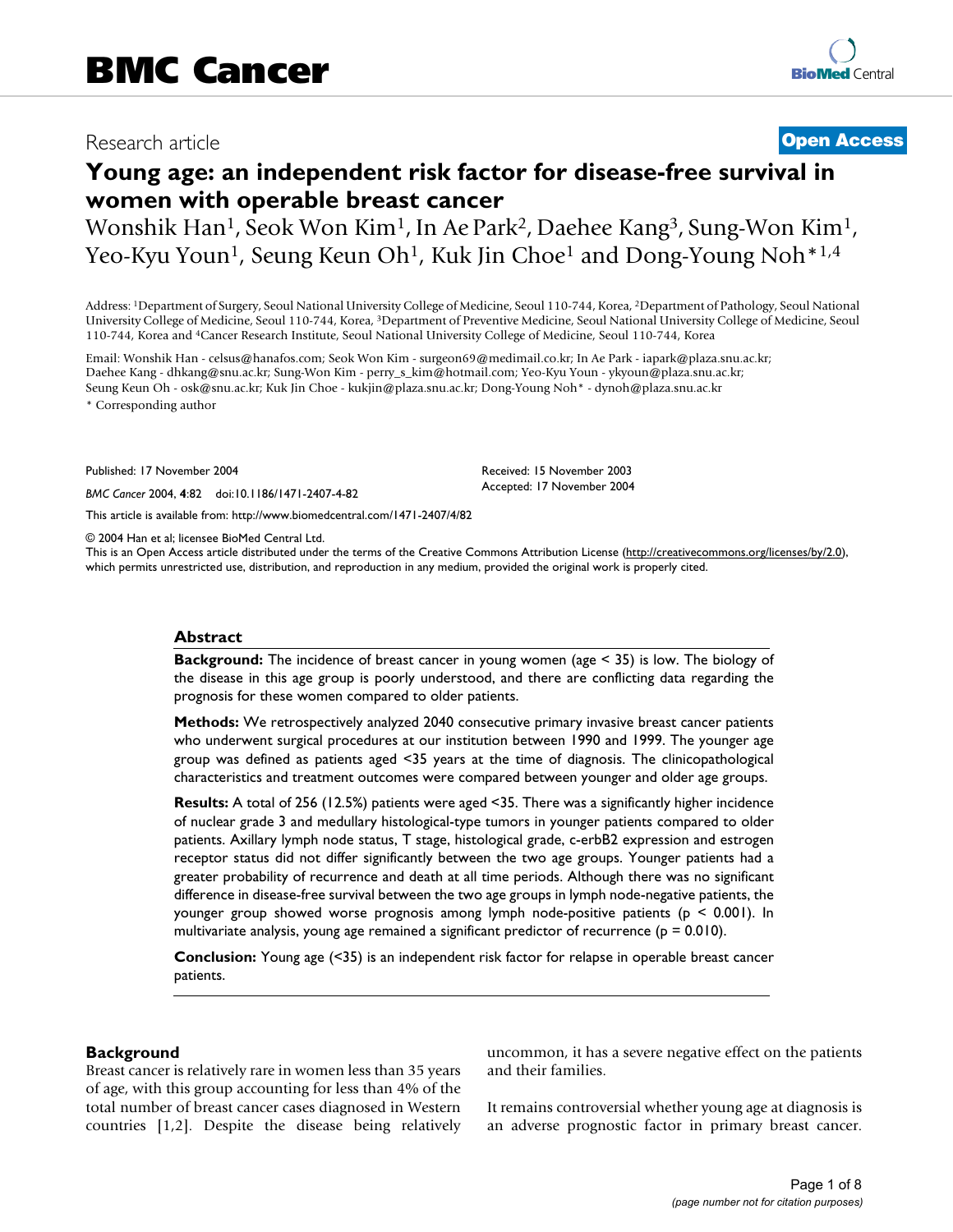While some studies have found that younger patients have worse clinical outcomes than older patients [3-7], others report younger patients have a more favorable prognosis, or that there is no relationship between outcome and age [8-10]. Various explanations have been given for these conflicting results, including small numbers of patients comprising the study population, differences in patient selection criteria and differences in the age groupings used in the analyses. Moreover, it has long been debated whether breast cancer diagnosed at a young age is a clinically and etiologically distinct disease from breast cancer diagnosed later in life. Some researchers reported that tumors in younger women were of higher grade, higher proliferation fraction, had more vascular invasion, and expressed fewer estrogen and progesterone receptors compared to tumors in older women [11-14]. It is important for clinicians to clarify the existing controversy as to whether aggressive treatment for young women with breast cancer is justified.

Breast cancer is the most frequent cancer in Korean women and its incidence is increasing [15]. Breast cancer in young Korean women is a serious problem, with the proportion of young age-onset breast cancer much higher than in western countries. According to the 2002 annual report of the Korean central cancer registry, breast cancers that developed before the age of 35 comprised 9.5% of all breast cancers [16].

The aim of the present study was to retrospectively investigate clinicopathological characteristics and prognosis in a large, ethnically homogeneous group of young breast cancer patients (less than 35 years old) treated with the same strategy at a single institution.

# **Methods**

A retrospective review was performed of the medical records of all consecutive primary invasive breast cancer patients (not including phyllodes tumor) undergoing curative surgery in the Department of Surgery, Seoul National University Hospital between January 1990 and December 1999. Patients with distant metastasis detected at the time of surgery or within 4 months of surgery were excluded. Those patients whose surgical margins were positive for malignancy were also excluded. Patients' records were reviewed for the following: age of onset, family history of breast cancer in 1st or 2nd degree relatives, histological type of cancer, tumor size in pathology reviews, axillary lymph node status, histological grade (HG: Scarff-Bloom-Richardson classification), nuclear grade (NG: Black's nuclear grade), type of surgical procedure and adjuvant therapy administered. Disease was staged according to the American Joint Committee of Cancer (AJCC) system [17]. The 'younger' group was defined as patients less than 35 years old at the time of breast cancer diagnosis. Expression of immunohistochemical tumor markers such as estrogen receptor (ER), progesterone receptor (PR) and c-erbB2 were determined in over 70% of cases. The expression was determined in assays performed immediately after surgery for each case. The primary antibodies for ER (DAKO, Glostrup, Denmark), PR (DAKO, Glostrup, Denmark) and c-erbB2 (Novocastra, Newcastle, UK) have been previously characterized. A cut-off value of 10% or more positively stained cells out of total cells in ten high-power fields was used in the classification of ER, PR and c-erbB2 expression levels.

# *Statistical analysis*

The  $\gamma^2$  test (Pearson statistic) was used to determine the differences in clinicopathological features between the two groups of patients. The follow-up duration was calculated from the date of diagnosis until the date of death or last contact. The disease-free survival was the time between diagnosis and confirmation of disease recurrence. The overall survival was the time between diagnosis and death as a result of any cause, regardless of recurrence events. Survival estimates were computed using the Kaplan-Meier method [18] and the differences between survival times were assessed by means of the log rank test [19]. Multivariate analyses were carried out using Cox's proportional hazards model [20]. All statistical analyses were carried out using the SPSS (version 10.0) software package (Chicago, IL, USA).

# **Results**

A total of 2040 patients were eligible for this study, of which 256 (12.5%) were aged <35 at the time of diagnosis. The median follow-up was 74 months. Histology showed the incidence of medullary carcinoma was significantly higher than ductal carcinoma in the younger group  $(p = 0.018)$ . There was a significantly higher incidence of nuclear grade 3 in the younger group than in the older group ( $p = 0.015$ ). Axillary lymph node status, the most prominent prognostic factor in breast cancer, was not significantly different between the two age groups. Also, neither the family history of breast cancer in 1st or 2nd degree relatives, T stage, histological grade, c-erbB2 expression, nor ER or PR status were different between the two groups (Table [1](#page-2-0)). Frequencies of ER and PR positivity were low, and frequency of c-erbB2 positivity was high, in both age groups compared to frequencies reported in western populations and other Asian studies [21-23].

The proportion of breast-conserving surgery compared to mastectomy was similar in both groups. Axillary lymph node dissection, at least to the first Berg level [24], was performed in 250 (97.7%) younger patients and 1735 (97.3%) older patients. No sentinel lymph node procedure was performed. Adjuvant radiation therapy was administered to patients who underwent breast-conserv-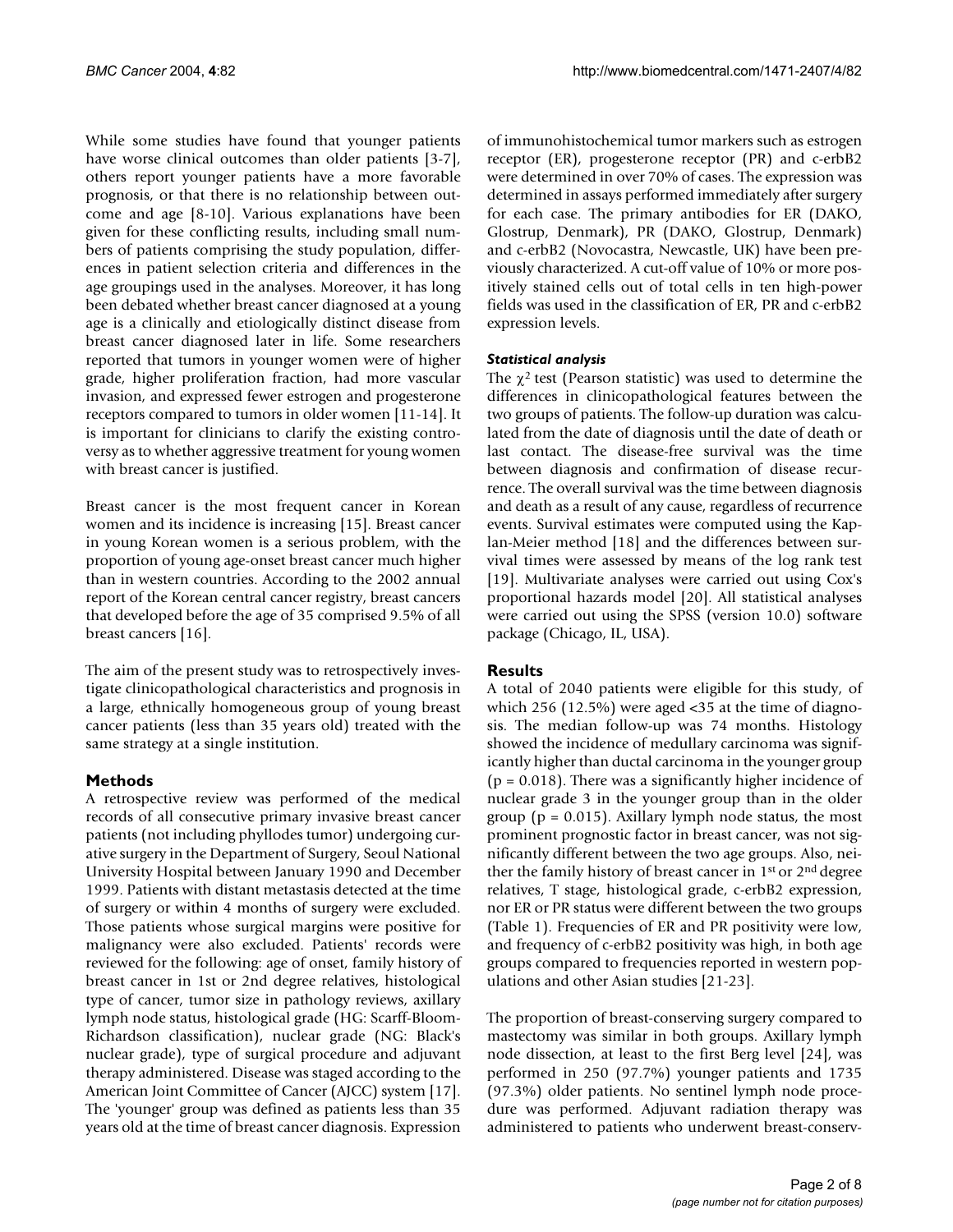| Characteristics             | Age <35 (%)<br>$(n = 256)$ | Age $\geq$ 35 (%)<br>$(n = 1784)$ | P value |
|-----------------------------|----------------------------|-----------------------------------|---------|
| Age                         |                            |                                   |         |
| $20 - 25$                   | 9(3.5)                     |                                   |         |
| $26 - 30$                   | 56 (21.9)                  |                                   |         |
| $31 - 35$                   | 191 (74.6)                 |                                   |         |
| $36 - 40$                   |                            | 318 (17.8)                        |         |
| $41 - 50$                   |                            | 791 (44.3)                        |         |
| $51 - 60$                   |                            | 474 (26.6)                        |         |
| $60 - 70$                   |                            | 165(9.2)                          |         |
| 71-                         |                            | 36(2.0)                           |         |
| Family history <sup>a</sup> | 22(8.7)                    | 135(7.6)                          | 0.511   |
| Histology                   |                            |                                   |         |
| Ductal                      | 238 (93.0)                 | 1624(91.0)                        |         |
| Lobular                     | 2(0.8)                     | 30(1.7)                           |         |
| Medullary                   | 10(3.9)                    | 29 (1.6)                          | 0.018   |
| others                      | 6(2.3)                     | 101(5.7)                          |         |
| T stage                     |                            |                                   |         |
| ΤI                          | 99 (38.7)                  | 770 (43.2)                        |         |
| T2                          | 129 (50.4)                 | 855 (47.9)                        |         |
| $T3-4$                      | 28 (10.9)                  | 159(8.9)                          | 0.126   |
| Lymph node metastasis       |                            |                                   |         |
| Negative                    | 138 (53.9)                 | 1063 (59.6)                       |         |
| Positive                    | 118(46.1)                  | 721 (40.4)                        | 0.084   |
| Histological grade          |                            |                                   |         |
| $I-2$                       | 78 (58.6)                  | 525 (60.0)                        |         |
| 3                           | 55 (41.4)                  | 350 (40.0)                        | 0.767   |
| Nuclear grade               |                            |                                   |         |
| $I-2$                       | 113(52.6)                  | 901 (61.3)                        |         |
| 3                           | 102(47.4)                  | 570 (38.7)                        | 0.015   |
| ER                          |                            |                                   |         |
| Positive                    | 97 (47.I)                  | 907(51.8)                         |         |
| Negative                    | 109 (52.9)                 | 843 (48.2)                        | 0.198   |
| PR                          |                            |                                   |         |
| Positive                    | 73 (36.7)                  | 708 (43.5)                        |         |
| Negative                    | 126 (63.3)                 | 921 (56.5)                        | 0.068   |
| c-erbB2                     |                            |                                   |         |
| Negative                    | 94 (52.8)                  | 647 (46.4)                        |         |
| Positive                    | 84 (47.2)                  | 748 (53.6)                        | 0.106   |

<span id="page-2-0"></span>**Table 1: Clinicopathological characteristics of younger (<35) and older age groups**

aPatients who have 1st or 2nd degree relatives with breast cancer

<span id="page-2-1"></span>

| Table 2: Treatment characteristics |  |
|------------------------------------|--|
|------------------------------------|--|

| Characteristics   | Age $<$ 35 (%)    | Age $\geq$ 35 (%)  | P value |
|-------------------|-------------------|--------------------|---------|
| Surgery           |                   |                    |         |
| Mastectomy        | 211(82.4)         | 1482 (83.1)        | 0.796   |
| Conservation      | 45 (17.6)         | 302 (16.9)         |         |
| Chemotherapy      |                   |                    |         |
| Lymph node (-)    | 65/138(47.1)      | 421/1063<br>(39.6) | 0.281   |
| Lymph node (+)    | 109/118<br>(92.4) | 627/721 (87.0)     | 0.674   |
| Radiation therapy | 73 (28.5)         | 462 (25.9)         | 0.373   |
| Hormone therapy   | 54(21.1)          | 492 (27.6)         | 0.028   |

ing surgery and after mastectomy in patients who had four or more positive lymph nodes or a tumor >5 cm in diameter. Adjuvant chemotherapy was administered to 68.0% of younger and 58.7% of older patients. The most common chemotherapy regimen was a combination of cyclophosphamide + methotrexate + 5-FU (CMF) for 6 cycles or anthracycline containing regimen (AC). In terms of hormone therapy, tamoxifen was used for as long as 5 years after completion of surgery and adjuvant therapy. We classified a patient as tamoxifen treatment group if she got tamoxifen through more than a year before recurrence. The proportion of tamoxifen treated patients was significantly lower in young age group. Neither the type of surgery nor the postoperative adjuvant choemotherapy was significantly different between the two age groups (Table [2\)](#page-2-1).

Younger patients had a worse disease free survival (greater probability of recurrence) at all time periods (Fig 1A; *p* < 0.001). At 5 years, the actuarial recurrence rate for patients <35 years old was 30.4% as compared with 18.7% for older patients. This difference persisted at 10 years, at which time the actuarial recurrence rates were 40.1% and 28.6%, respectively. Overall survival among younger patients was significantly worse than for older patients (Fig 1B;  $p = 0.002$ ). The 5-year survival rate was 80.0% for patients aged <35 years as compared with 88.5% for older patients. Stratified analysis according to axillary lymph node status was performed for disease-free survival. In lymph node-negative patients there was no significant difference in disease-free survival between the two age groups (Fig 2A;  $p = 0.223$ ). However, in lymph node-positive patients, disease-free survival was significantly worse in younger patients (Fig 2B; *p* < 0.001).

In multivariate analysis, young age (<35 years) remained a significant predictor of recurrence when entered into a model containing all potential demographic, pathologic and immunohistochemical variables (Table 3. Hazard Ratio (HR), 1.7; 95% confidence interval, 1.1–2.6; *p* = 0.010). However, young age was not a significant independent predictor of overall survival in the same Cox model (table not shown. HR, 1.4; *p* = 0.242). Because hormone therapy was done more frequently in older patients than young age group (Table [2](#page-2-1).), we made another multivariate model involving hormone therapy in patients with ER positive and/or PR positive cancer to address the effect of hormone therapy on the prognostic significance of young age. In this analysis, young age was still an independent significant prognostic factor while hormone therapy showed borderline significance (Table [4.](#page-4-0)).

#### **Discussion**

Our results showed that operable young breast cancer patients (<35 years old) have a worse prognosis than older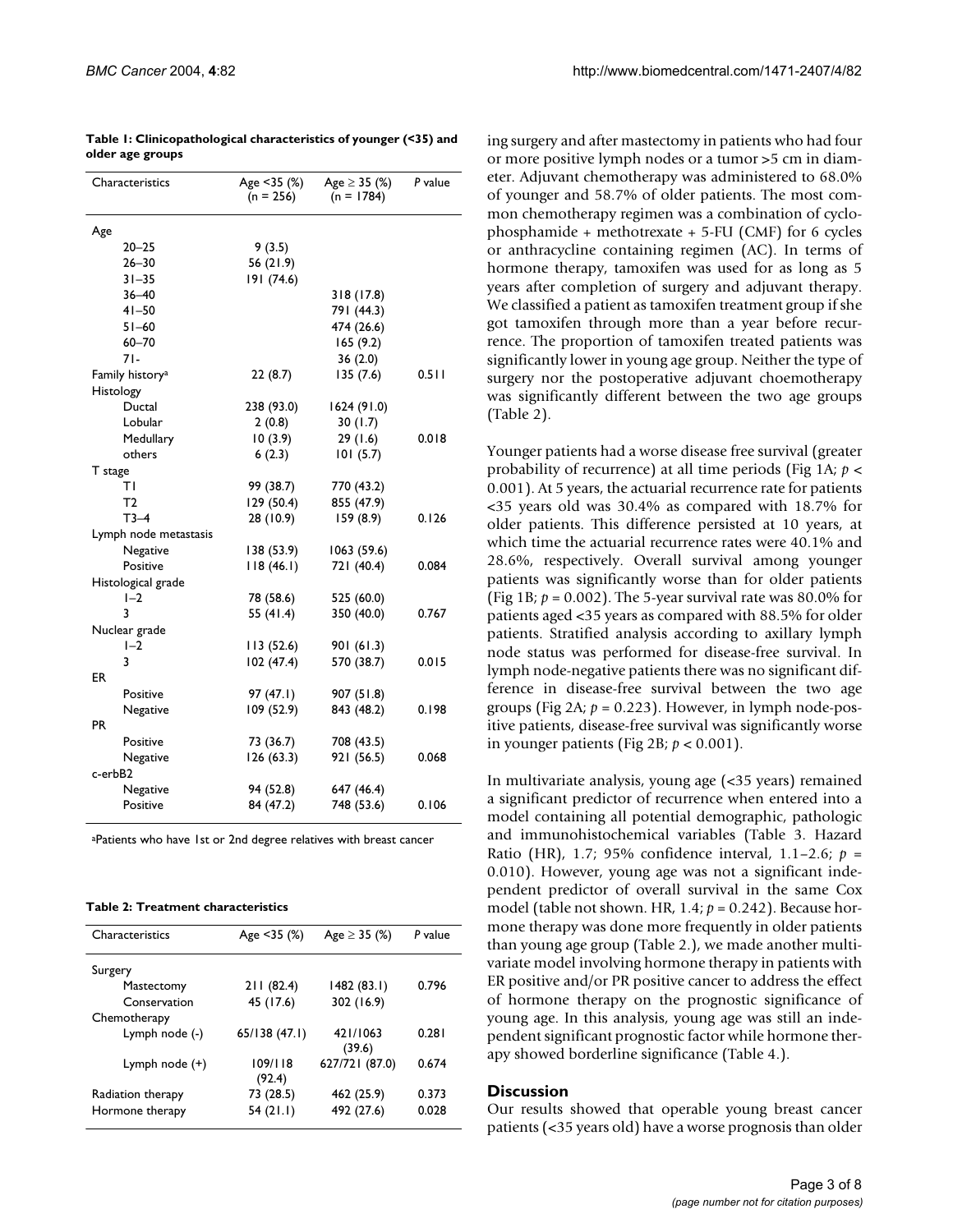

# Figure 1

(A) Disease-free survival curves for women <35 vs.  $\geq$  35 years old. Patients younger than 35 had significantly worse outcomes than their older counterparts (*p* < 0.001). (B) Overall survival curves showing patients younger than 35 had significantly worse outcomes than their older counterparts (*p* = 0.002).

patients in terms of both overall survival and recurrence. The difference in disease-free survival was clear in patients with axillary lymph node metastasis, but was not observed in lymph node-negative patients. Even after controlling for differences in distribution of potential prognostic factors, young age remained a significant predictor of recurrence.

The present findings support previous reports showing that women diagnosed with breast cancer at a younger age have a poorer prognosis compared with their older counterparts [3-7]. However, those reports suffered from limitations including a small younger patient sample size, a study period spanning too many years during which treatments changed, lack of information about pathological and protein markers, and a heterogeneous case population in terms of ethnicity and treatment strategy.

To our knowledge, the present study is the largest to directly compare the prognosis of younger (<35) breast cancer patients with that of their older counterparts. Moreover, the data in this study were generated from patients of the same ethnicity undergoing treatment at a single institution under the same contemporary strategy of surgery and adjuvant therapy over a relatively short time period (10 years). In addition, this study included a multivariate analysis of the difference in distribution of potential prognostic markers between the two age groups.

The biomarker results in the present study are different to those reported for other populations, including ethnically-related Asian patients. In a study of 1052 Chinese breast cancer patients in Hong Kong, 53% and 61.6% of pre- and postmenopausal women were ER-positive, respectively, and 51.5% and 46.2% were PR-positive,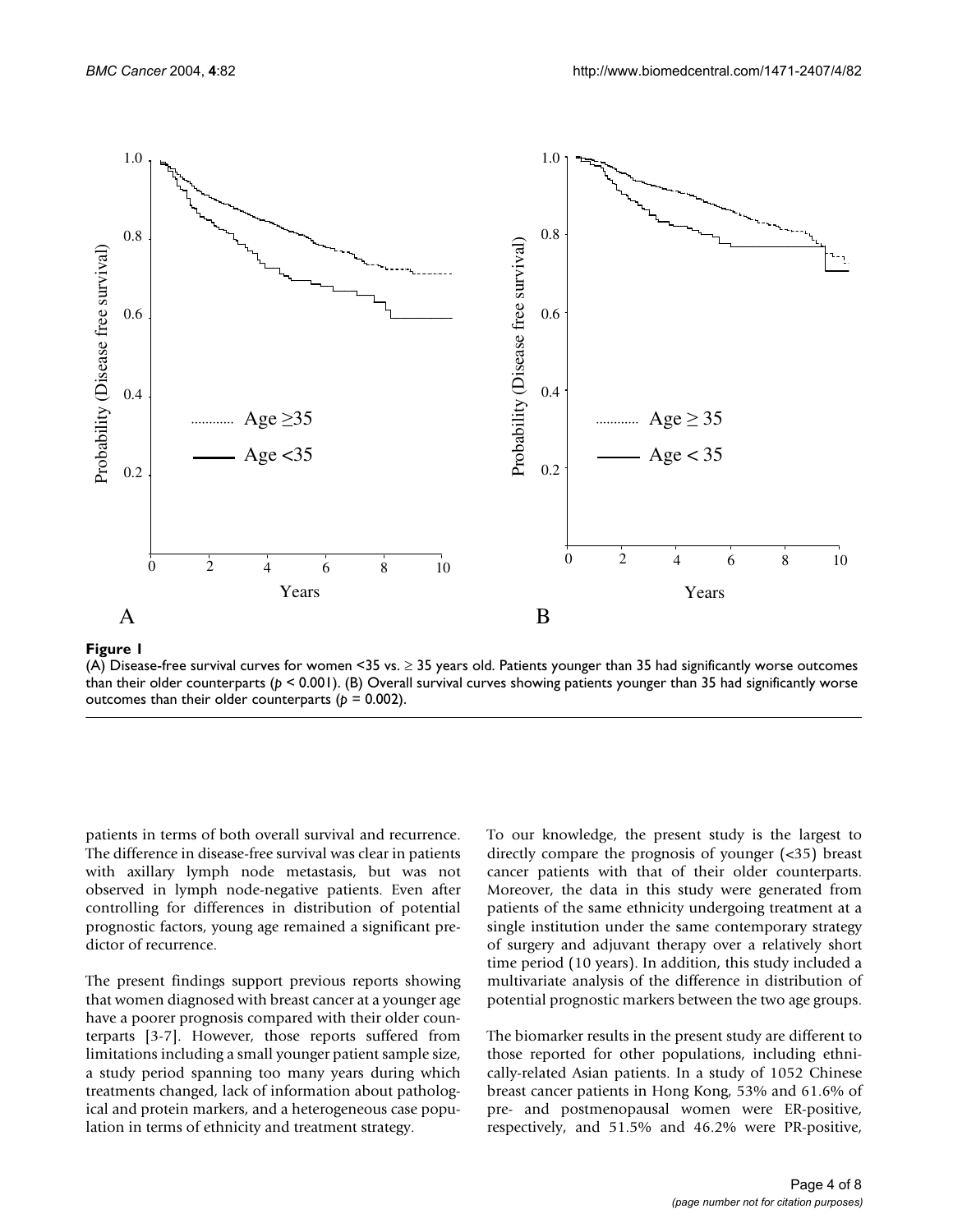

## (A) Disease-free survival curves in axillary lymph node-negativ groups ( **Figure 2***p* = 0.223) e patients showing no significant difference between the two age

(A) Disease-free survival curves in axillary lymph node-negative patients showing no significant difference between the two age groups (*p* = 0.223). (B) Disease-free survival curves in axillary lymph node-positive patients showing patients younger than 35 had significantly worse outcomes than their older counterparts (*p* < 0.001).

| Variables              | ΗR              | 95% Confidence interval |         |
|------------------------|-----------------|-------------------------|---------|
| Age <35 years          | 1.7             | $1.14 - 2.61$           | 0.010   |
| Tumor size $\geq 2$ cm | 2.0             | $1.30 - 3.07$           | 0.002   |
| Lymph node-positive    | 3.8             | $2.64 - 5.67$           | < 0.001 |
| Nuclear grade 3        | $\mathsf{I}$ .4 | $0.90 - 2.39$           | 0.124   |
| Histological grade 3   | 0.9             | $0.54 - 1.49$           | 0.675   |
| FR                     | $\mathbf{L}$    | $0.77 - 1.63$           | 0.549   |
| <b>PR</b>              | 2.1             | $1.41 - 3.19$           | 0.001   |
| $c$ -erb $B2$          | $\mathsf{I}$ .4 | $1.04 - 2.05$           | 0.030   |

**Table 3: Multivariate analysis for predictors of recurrence based on the Cox proportional hazards regression model**

<span id="page-4-0"></span>

| Table 4: Multivariate analysis for predictors of recurrence  |  |
|--------------------------------------------------------------|--|
| involving hormone therapy in $ER(+)$ and/or $PR(+)$ patients |  |

| Variables             | ΗR              | 95% Confidence interval | D       |
|-----------------------|-----------------|-------------------------|---------|
| Age <35 years         | 2.1             | $1.14 - 4.20$           | 0.018   |
| Tumor size $>$ 2 cm   | 2.2             | $1.39 - 3.62$           | 0.001   |
| Lymph node-positive   | 3.3             | $1.81 - 6.14$           | < 0.001 |
| Nuclear grade 3       | 1.0             | $0.45 - 2.31$           | 0.961   |
| Histological grade 3  | $\mathsf{L}2$   | $0.55 - 2.85$           | 0.576   |
| Hormone therapy (yes) | I.6             | $0.93 - 2.77$           | 0.086   |
| c-erbB <sub>2</sub>   | $\mathsf{I}$ .4 | $0.81 - 2.42$           | 0.228   |

respectively [21]. Those figures are higher than the figures reported in the present study. A recent study of Japanese patients showed 62.2% were ER-positive and only 17.2%

were c-erbB2-positive [22]. Merchant et al. found c-erbB2 expression in 30% and 24% of British and Japanese breast cancer patients, respectively [23]. In contrast, Choi et al. reported significant differences in c-erbB2 expression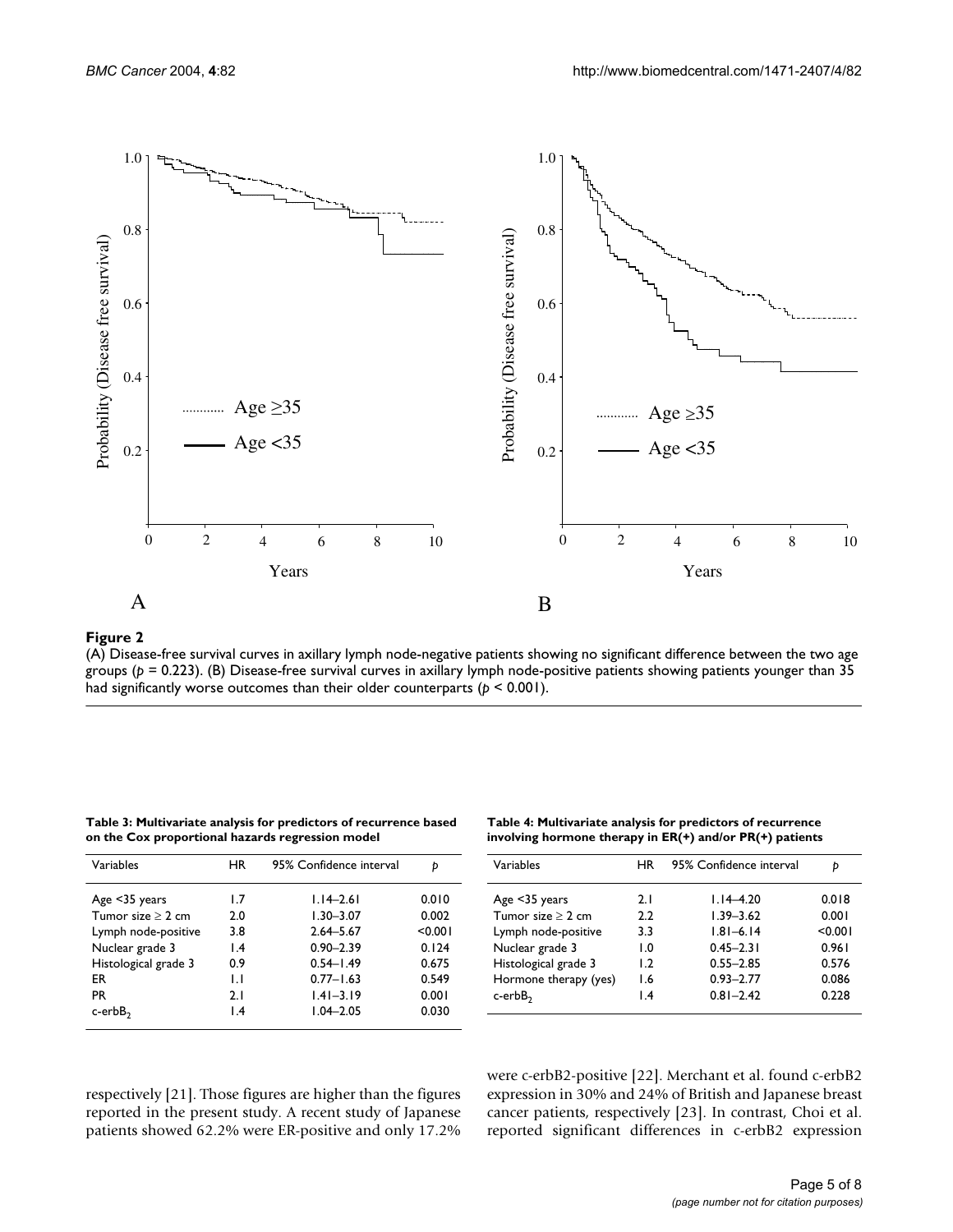between Korean and white patients (47.5 vs. 15.8%, respectively) using immunohistochemistry and fluorescence in situ hybridization (FISH) techniques. These data suggest c-erbB2 expression may be related to race [25].

Although not a major focus of this study, we found PR and c-erbB2 expression were significant independent predictors of disease recurrence. Currently, the role of PR status as a prognostic factor is not clear, with some evidence to suggest it is useful [26,27] and other evidence to the contrary [28]. As for c-erbB2, its prognostic importance is also controversial. A large number of studies have been published, some reporting positive results and others reporting negative results [29-31]. The prognostic significance of PR and c-erbB2 in this data set can be investigated further as an independent analysis later.

The St. Gallen Consensus Conferences in 1998 and 2001 concluded that age under 35 was a high risk factor for relapse in node-negative breast cancer patients [32,33]. Kroman et al. [34] reported that young women with lowrisk breast carcinoma who did not receive adjuvant treatment had a significantly increased risk of death from the disease. Furthermore, Fowble et al. [4] reported that young women with early stage breast cancer, especially those with lymph node-negative disease, had a relatively worse prognosis than older counterpart. In the present study, although no significant difference was observed between the two age groups in lymph node-negative patients, the pattern of survival curves implied younger patients may have a worse prognosis. It may be that a study with a larger case size and a longer follow-up duration would provide enough statistical power to show a significant difference in prognosis for node-negative patients.

It has been suggested that younger women with breast cancer have a poorer prognosis because they present with later stage disease due to either physician or patient delay in diagnosis. However, in this study, no significant difference was found between the two age groups in terms of tumor size or lymph node status. Moreover, multivariate analysis indicated that young age is an independent negative prognostic factor. This issue of delayed diagnosis is not conclusive now and should be elucidated further in subsequent studies.

One possible limitation of this study is that the control group was heterogeneous and contained a mixture of premenopausal and postmenopausal patients. Adami et al. showed complex pattern of survival as a function of age at diagnosis of breast cancer [12]. However, as shown in Table [4](#page-4-0), young age remained an independent prognostic factor in multivariate analysis even after patients aged over 50 years were excluded from the control group (*p* =

0.008). Although we did not have full information on each patient's menopausal status at the time of diagnosis, this result suggests that patients under 35 years have even worse prognosis than relatively "less young age" premenopausal patients.

Up to 15–30% of women aged less than 35 years diagnosed with breast cancer are likely to have germ-line BRCA1 or BRCA2 mutations [35,36]. Although we did not investigate BRCA gene mutations in all patients in the present study, we performed BRCA1 and BRCA2 gene mutation scanning in 22 patients who had two or more breast cancer patients in their 1st degree relatives. We found four BRCA2 and one BRCA1 mutations that are thought to be disease-causing (data not shown). Only one of these 5 patients was less than 35 years old at the time of cancer development. It is known that young breast cancer patients are more likely to have an inherited form of the disease [37]. However, the current study showed there was no significant difference in the family history of breast cancer between the two age groups. In the recent report by Choi et al. the prevalence of BRCA1 and BRCA2 mutations in Korean women with breast cancer at a young age (<40) was as high as western population. However, most of the BRCA-associated patients had no family history of breast and/or ovarian cancer. That is, the penetrance appears to be low. They suggested that there may be different genetic and etiologic factors affecting transmission and penetrance of the BRCA genes in Korean patients with breast cancer diagnosed at a young age [38].

Although most current breast cancer investigators agree that young age is an adverse prognostic factor for breast cancer, there have been few studies designed to elucidate the molecular or genetic differences associated with young age breast cancer. Recent CGH (Comparative Genomic Hybridization) analysis suggested that alterations in specific regions on chromosomes might be responsible for the poor outcome of early onset breast cancer [39]. Future research must be focused on this area in order to confirm the characteristics of young age-onset breast cancer at the molecular level.

# **Conclusions**

These results show that operable young breast cancer patients (<35 years old) have a worse prognosis than older patients in terms of both overall survival and recurrence. Even after controlling for differences in distribution of potential prognostic factors, young age is an independent predictor of recurrence. The underlying biology of young age breast cancer needs to be elucidated and development of tailored treatment for this patient population is crucial.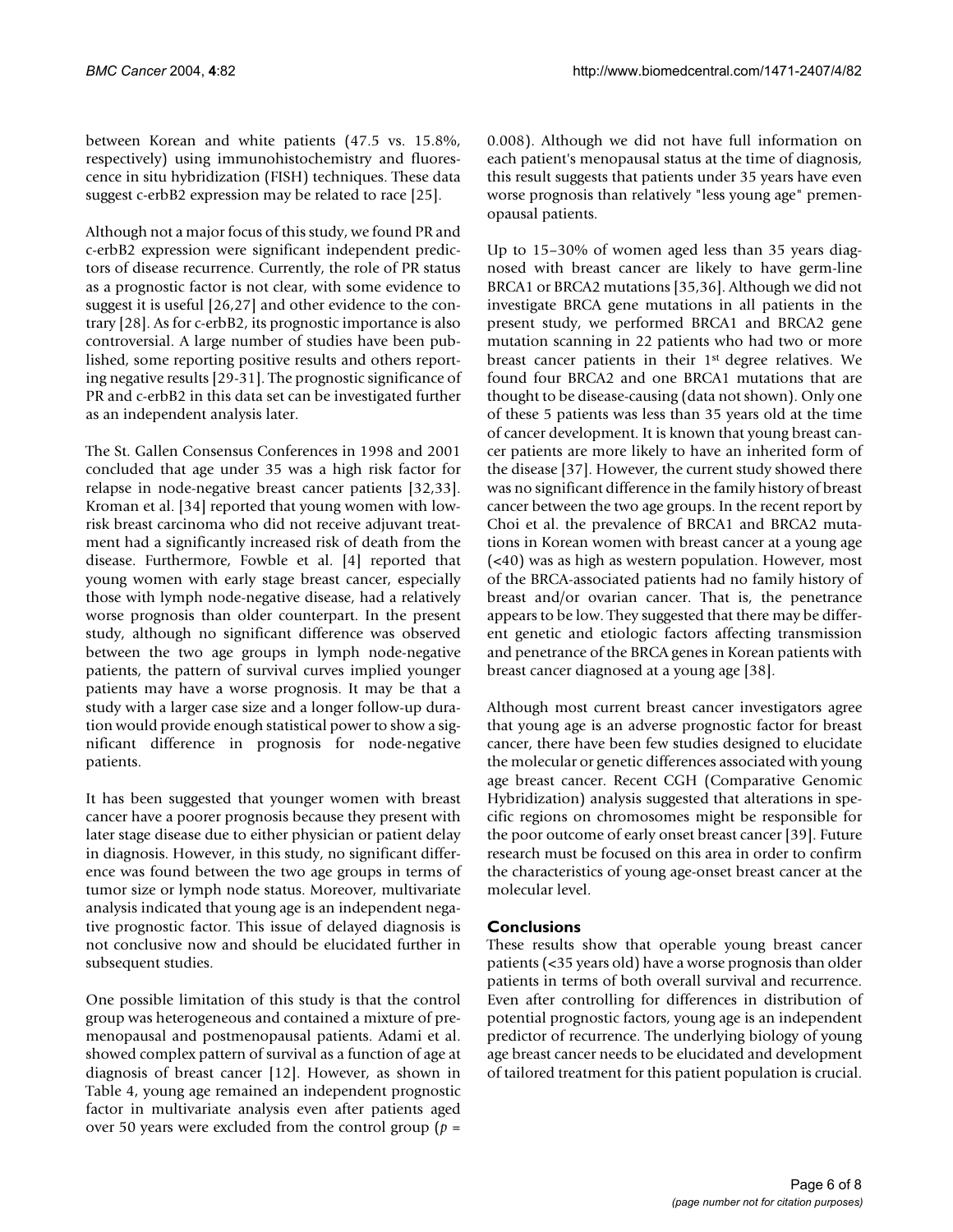#### **Competing interests**

The author(s) declare that they have no competing interests.

#### **Table 5: Multivariate analysis for predictors of recurrence based on the Cox proportional hazards regression model after exclusion of patients >50 years old.**

| Variables            | <b>HR</b>       | 95% Confidence interval |         |
|----------------------|-----------------|-------------------------|---------|
| Age <35 years        | 1.8             | $1.17 - 2.81$           | 0.008   |
| Tumor size $>$ 2 cm  | 1.7             | $1.06 - 2.84$           | 0.028   |
| Lymph node-positive  | 4.2             | $2.64 - 6.82$           | < 0.001 |
| Nuclear grade 3      | 1.0             | $0.60 - 1.91$           | 0.810   |
| Histological grade 3 | 1.0             | $0.58 - 1.89$           | 0.883   |
| ER                   | IJ              | $0.71 - 1.78$           | 0.625   |
| <b>PR</b>            | 2.0             | $1.27 - 3.37$           | 0.004   |
| $c$ -erb $B2$        | $\mathsf{I}$ .4 | $0.97 - 2.21$           | 0.069   |

## **Authors' contributions**

WH selected cases, reviewed medical records, analyze data, and drafted the manuscript. SWK participated in the data collection and input. IAP carried out the pathological diagnosis and immunohistochemistry. DK performed the statistical analysis. SWK, YKY, SKO, KJC, and DYN conceived of the study, and participated in its design and coordination. All authors read and approved the final manuscript.

#### **Acknowledgements**

This work was supported by a grant from the Korea Health 21 R&D Project. Ministry of Health & Welfare, R.O.K (01-PJ3-PG6-01GN07-0004).

We thank former surgical fellows of Seoul National University for their contribution to breast cancer patient database.

#### **References**

- 1. Winchester DP: **[Breast cancer in young women.](http://www.ncbi.nlm.nih.gov/entrez/query.fcgi?cmd=Retrieve&db=PubMed&dopt=Abstract&list_uids=8610264)** *Surg Clin North Am* 1996, **76:**279-287.
- 2. Chung M, Chang HR, Bland KI, Wanebo HJ: **[Younger women with](http://www.ncbi.nlm.nih.gov/entrez/query.fcgi?cmd=Retrieve&db=PubMed&dopt=Abstract&list_uids=8630946) [breast carcinoma have a poorer prognosis than older](http://www.ncbi.nlm.nih.gov/entrez/query.fcgi?cmd=Retrieve&db=PubMed&dopt=Abstract&list_uids=8630946) [women.](http://www.ncbi.nlm.nih.gov/entrez/query.fcgi?cmd=Retrieve&db=PubMed&dopt=Abstract&list_uids=8630946)** *Cancer* 1996, **77:**97-103.
- 3. de la Rochefordiere A, Asselain B, Campana F, Scholl SM, Fenton J, Vilcoq JR, Durand JC, Pouillart P, Magdelenat H, Fourquet A: **[Age as](http://www.ncbi.nlm.nih.gov/entrez/query.fcgi?cmd=Retrieve&db=PubMed&dopt=Abstract&list_uids=8096955) [prognostic factor in premenopausal breast carcinoma.](http://www.ncbi.nlm.nih.gov/entrez/query.fcgi?cmd=Retrieve&db=PubMed&dopt=Abstract&list_uids=8096955)** *Lancet* 1993, **341:**1039-1043.
- 4. Fowble BL, Schultz DJ, Overmoyer B, Solin LJ, Fox K, Jardines L, Orel S, Glick JH: **[The influence of young age on outcome in early](http://www.ncbi.nlm.nih.gov/entrez/query.fcgi?cmd=Retrieve&db=PubMed&dopt=Abstract&list_uids=8083119) [stage breast cancer.](http://www.ncbi.nlm.nih.gov/entrez/query.fcgi?cmd=Retrieve&db=PubMed&dopt=Abstract&list_uids=8083119)** *Int J Radiat Oncol Biol Phys* 1994, **30:**23-33.
- Nixon AJ, Neuberg D, Hayes DF, Gelman R, Connolly JL, Schnitt S, Abner A, Recht A, Vicini F, Harris JR: **[Relationship of patient age](http://www.ncbi.nlm.nih.gov/entrez/query.fcgi?cmd=Retrieve&db=PubMed&dopt=Abstract&list_uids=8164038) [to pathologic features of the tumor and prognosis for](http://www.ncbi.nlm.nih.gov/entrez/query.fcgi?cmd=Retrieve&db=PubMed&dopt=Abstract&list_uids=8164038) [patients with stage I or II breast cancer.](http://www.ncbi.nlm.nih.gov/entrez/query.fcgi?cmd=Retrieve&db=PubMed&dopt=Abstract&list_uids=8164038)** *J Clin Oncol* 1994, **12:**888-894.
- 6. Albain KS, Allred DC, Clark GM: **[Breast cancer outcome and](http://www.ncbi.nlm.nih.gov/entrez/query.fcgi?cmd=Retrieve&db=PubMed&dopt=Abstract&list_uids=7999467) [predictors of outcome: are there age differentials?](http://www.ncbi.nlm.nih.gov/entrez/query.fcgi?cmd=Retrieve&db=PubMed&dopt=Abstract&list_uids=7999467)** *J Natl Cancer Inst Monogr* 1994, **16:**35-42.
- 7. Xiong Q, Valero V, Kau V, Kau SW, Taylor S, Smith TL, Buzdar AU, Hortobagyi GN, Theriault RL: **[Female patients with breast car](http://www.ncbi.nlm.nih.gov/entrez/query.fcgi?cmd=Retrieve&db=PubMed&dopt=Abstract&list_uids=11745185)[cinoma age 30 years and younger have a poor prognosis: the](http://www.ncbi.nlm.nih.gov/entrez/query.fcgi?cmd=Retrieve&db=PubMed&dopt=Abstract&list_uids=11745185) [M.D. Anderson Cancer Center experience.](http://www.ncbi.nlm.nih.gov/entrez/query.fcgi?cmd=Retrieve&db=PubMed&dopt=Abstract&list_uids=11745185)** *Cancer* 2001, **92:**2523-2528.
- 8. Muscolino G, Villani C, Bedini AV, Luini A, Salvadori B: **[Young age is](http://www.ncbi.nlm.nih.gov/entrez/query.fcgi?cmd=Retrieve&db=PubMed&dopt=Abstract&list_uids=3603718) [not an ominous prognostic factor in breast cancer patients.](http://www.ncbi.nlm.nih.gov/entrez/query.fcgi?cmd=Retrieve&db=PubMed&dopt=Abstract&list_uids=3603718)** *Tumori* 1987, **73:**233-235.
- 9. Anderson BO, Senie RT, Vetto JT, Wong GY, McCormick B, Borgen PI: **[Improved survival in young women with breast cancer.](http://www.ncbi.nlm.nih.gov/entrez/query.fcgi?cmd=Retrieve&db=PubMed&dopt=Abstract&list_uids=7496835)** *Ann Surg Oncol* 1995, **2:**407-415.
- 10. Henderson IC, Patek AJ: **[Are breast cancers in young women](http://www.ncbi.nlm.nih.gov/entrez/query.fcgi?cmd=Retrieve&db=PubMed&dopt=Abstract&list_uids=9167452) [qualitatively distinct?](http://www.ncbi.nlm.nih.gov/entrez/query.fcgi?cmd=Retrieve&db=PubMed&dopt=Abstract&list_uids=9167452)** *Lancet* 1997, **349:**1488-1489.
- 11. Walker RA, Lees E, Webb MB, Dearing SJ: **[Breast carcinomas](http://www.ncbi.nlm.nih.gov/entrez/query.fcgi?cmd=Retrieve&db=PubMed&dopt=Abstract&list_uids=8956795) [occurring in young women \(< 35 years\) are different.](http://www.ncbi.nlm.nih.gov/entrez/query.fcgi?cmd=Retrieve&db=PubMed&dopt=Abstract&list_uids=8956795)** *Br J Cancer* 1996, **74:**1796-1800.
- 12. Adami HO, Malker B, Holmberg L, Persson I, Stone B: **[The relation](http://www.ncbi.nlm.nih.gov/entrez/query.fcgi?cmd=Retrieve&db=PubMed&dopt=Abstract&list_uids=3736639) [between survival and age at diagnosis in breast cancer.](http://www.ncbi.nlm.nih.gov/entrez/query.fcgi?cmd=Retrieve&db=PubMed&dopt=Abstract&list_uids=3736639)** *N Engl J Med* 1986, **315:**559-563.
- 13. Winchester DP, Osteen RT, Menck HR: **[The National Cancer](http://www.ncbi.nlm.nih.gov/entrez/query.fcgi?cmd=Retrieve&db=PubMed&dopt=Abstract&list_uids=8859200) [Data Base report on breast carcinoma characteristics and](http://www.ncbi.nlm.nih.gov/entrez/query.fcgi?cmd=Retrieve&db=PubMed&dopt=Abstract&list_uids=8859200) [outcome in relation to age.](http://www.ncbi.nlm.nih.gov/entrez/query.fcgi?cmd=Retrieve&db=PubMed&dopt=Abstract&list_uids=8859200)** *Cancer* 1996, **78:**1838-1843.
- 14. Colleoni M, Rotmensz N, Robertson C, Orlando L, Viale G, Renne G, Luini A, Veronesi P, Intra M, Orecchia R, Catalano G, Galimberti V, Nole F, Martinelli G, Goldhirsch A: **[Very young women \(<35](http://www.ncbi.nlm.nih.gov/entrez/query.fcgi?cmd=Retrieve&db=PubMed&dopt=Abstract&list_uids=11886005) [years\) with operable breast cancer: features of disease at](http://www.ncbi.nlm.nih.gov/entrez/query.fcgi?cmd=Retrieve&db=PubMed&dopt=Abstract&list_uids=11886005) [presentation.](http://www.ncbi.nlm.nih.gov/entrez/query.fcgi?cmd=Retrieve&db=PubMed&dopt=Abstract&list_uids=11886005)** *Ann Oncol* 2002, **13:**273-279.
- 15. Yoo KY, Park SK, Sung JH, Kang D, Kim YC, Kang HS, Suh JS, Kim JS, Yun IJ, Han S, Noh DY, Choe KJ: **High risk groups for female breast cancer in Korea.** *J Korean Cancer Ass* 1998, **30:**435-439.
- 16. Korea Central Cancer Registry, Ministry of Health and Welfare, Republic of Korea: *2002 Annual Report of the Korea Central Cancer Registry. Seoul* 2003.
- 17. American Joint Committee on Cancer: *Manual for staging of cancer* 6th edition. New York: Springer-Verlag; 2002.
- 18. Kaplan EL, Meier P: **Non parametric estimation for incomplete observation.** *J Am Stat Assoc* 1958, **53:**550-556.
- 19. Lawless JS: *Statistical models and methods for life-time data* New York: John Wiley and Sons; 1982.
- 20. Cox DR: **Regression models and life tables.** *J R Stat Soc* 1972, **34:**187-220.
- 21. Chow LW, Ho P: **[Hormonal receptor determination of 1,052](http://www.ncbi.nlm.nih.gov/entrez/query.fcgi?cmd=Retrieve&db=PubMed&dopt=Abstract&list_uids=11088048) [Chinese breast cancers.](http://www.ncbi.nlm.nih.gov/entrez/query.fcgi?cmd=Retrieve&db=PubMed&dopt=Abstract&list_uids=11088048)** *J Surg Oncol* 2000, **75:**172-175.
- 22. Tsutsui S, Ohno S, Murakami S, Hachitanda Y, Oda S: **[Prognostic](http://www.ncbi.nlm.nih.gov/entrez/query.fcgi?cmd=Retrieve&db=PubMed&dopt=Abstract&list_uids=11920778) [value of c-erbB2 expression in breast cancer.](http://www.ncbi.nlm.nih.gov/entrez/query.fcgi?cmd=Retrieve&db=PubMed&dopt=Abstract&list_uids=11920778)** *J Surg Oncol* 2002, **79:**216-223.
- 23. Merchant WJ, Millis RR, Smith P, Chaudary MA, Barnes DM: **[Expres](http://www.ncbi.nlm.nih.gov/entrez/query.fcgi?cmd=Retrieve&db=PubMed&dopt=Abstract&list_uids=10371347)[sion of c-erbB2 and p53 protein is similar in breast cancer](http://www.ncbi.nlm.nih.gov/entrez/query.fcgi?cmd=Retrieve&db=PubMed&dopt=Abstract&list_uids=10371347) [from British and Japanese women.](http://www.ncbi.nlm.nih.gov/entrez/query.fcgi?cmd=Retrieve&db=PubMed&dopt=Abstract&list_uids=10371347)** *Int J Cancer* 1999, **84:**278-283.
- 24. Berg JW: **[The significance of axillary node levels in the study](http://www.ncbi.nlm.nih.gov/entrez/query.fcgi?cmd=Retrieve&db=PubMed&dopt=Abstract&list_uids=13240660) [of breast carcinoma.](http://www.ncbi.nlm.nih.gov/entrez/query.fcgi?cmd=Retrieve&db=PubMed&dopt=Abstract&list_uids=13240660)** *Cancer* 1955, **8:**776-778.
- 25. Choi DH, Shin DB, Lee MH, Lee DW, Dhandapani D, Carter D, King BL, Haffty BG: **[A comparison of five immunohistochemical](http://www.ncbi.nlm.nih.gov/entrez/query.fcgi?cmd=Retrieve&db=PubMed&dopt=Abstract&list_uids=14534873) [biomarkers and HER-2/neu gene amplification by fluores](http://www.ncbi.nlm.nih.gov/entrez/query.fcgi?cmd=Retrieve&db=PubMed&dopt=Abstract&list_uids=14534873)cence in situ hybridization in white and Korean patients with [early-onset breast carcinoma.](http://www.ncbi.nlm.nih.gov/entrez/query.fcgi?cmd=Retrieve&db=PubMed&dopt=Abstract&list_uids=14534873)** *Cancer* 2003, **98:**1587-1595.
- 26. Fisher B, Redmond C, Fisher ER, Caplan R: **[Relative worth of](http://www.ncbi.nlm.nih.gov/entrez/query.fcgi?cmd=Retrieve&db=PubMed&dopt=Abstract&list_uids=2856862) [estrogen or progesterone receptor and pathologic charac](http://www.ncbi.nlm.nih.gov/entrez/query.fcgi?cmd=Retrieve&db=PubMed&dopt=Abstract&list_uids=2856862)teristics of differentiation as indicators of prognosis in node negative breast cancer patients: findings from National Sur[gical Adjuvant Breast and Bowel Project Protocol B-06.](http://www.ncbi.nlm.nih.gov/entrez/query.fcgi?cmd=Retrieve&db=PubMed&dopt=Abstract&list_uids=2856862)** *J Clin Oncol* 1988, **6:**1076-1087.
- 27. Clark GM, McGuire WL, Hubay CA, Pearson OH, Marshall JS: **[Pro](http://www.ncbi.nlm.nih.gov/entrez/query.fcgi?cmd=Retrieve&db=PubMed&dopt=Abstract&list_uids=6633596)[gesterone receptors as a prognostic factor in Stage II breast](http://www.ncbi.nlm.nih.gov/entrez/query.fcgi?cmd=Retrieve&db=PubMed&dopt=Abstract&list_uids=6633596) [cancer.](http://www.ncbi.nlm.nih.gov/entrez/query.fcgi?cmd=Retrieve&db=PubMed&dopt=Abstract&list_uids=6633596)** *N Engl J Med* 1983, **309:**1343-1347.
- 28. Stierer M, Rosen H, Weber R, Hanak H, Auerbach L, Spona J, Tuchler H: **[A prospective analysis of immunohistochemically deter](http://www.ncbi.nlm.nih.gov/entrez/query.fcgi?cmd=Retrieve&db=PubMed&dopt=Abstract&list_uids=7579502)[mined hormone receptors and nuclear features as predic](http://www.ncbi.nlm.nih.gov/entrez/query.fcgi?cmd=Retrieve&db=PubMed&dopt=Abstract&list_uids=7579502)[tors of early recurrence in primary breast cancer.](http://www.ncbi.nlm.nih.gov/entrez/query.fcgi?cmd=Retrieve&db=PubMed&dopt=Abstract&list_uids=7579502)** *Breast Cancer Res Treat* 1995, **36:**11-21.
- 29. Ravdin PM, Chamness GC: **[The c-erbB-2 proto-oncogene as a](http://www.ncbi.nlm.nih.gov/entrez/query.fcgi?cmd=Retrieve&db=PubMed&dopt=Abstract&list_uids=7607568) [prognostic and predictive marker in breast cancer: a para](http://www.ncbi.nlm.nih.gov/entrez/query.fcgi?cmd=Retrieve&db=PubMed&dopt=Abstract&list_uids=7607568)digm for the development of other macromolecular mark[ers – a review.](http://www.ncbi.nlm.nih.gov/entrez/query.fcgi?cmd=Retrieve&db=PubMed&dopt=Abstract&list_uids=7607568)** *Gene* 1995, **159:**19-27.
- 30. Ross JS, Fletcher JA: **[HER-2/neu \(c-erb-B2\) gene and protein in](http://www.ncbi.nlm.nih.gov/entrez/query.fcgi?cmd=Retrieve&db=PubMed&dopt=Abstract&list_uids=10396301) [breast cancer.](http://www.ncbi.nlm.nih.gov/entrez/query.fcgi?cmd=Retrieve&db=PubMed&dopt=Abstract&list_uids=10396301)** *Am J Clin Pathol* 1999, **112:**S53-67.
- 31. Mirza AN, Mirza NQ, Vlastos G, Singletary SE: **[Prognostic factors](http://www.ncbi.nlm.nih.gov/entrez/query.fcgi?cmd=Retrieve&db=PubMed&dopt=Abstract&list_uids=11753038) [in node-negative breast cancer: a review of studies with sam](http://www.ncbi.nlm.nih.gov/entrez/query.fcgi?cmd=Retrieve&db=PubMed&dopt=Abstract&list_uids=11753038)[ple size more than 200 and follow-up more than 5 years.](http://www.ncbi.nlm.nih.gov/entrez/query.fcgi?cmd=Retrieve&db=PubMed&dopt=Abstract&list_uids=11753038)** *Ann Surg* 2002, **235:**10-26.